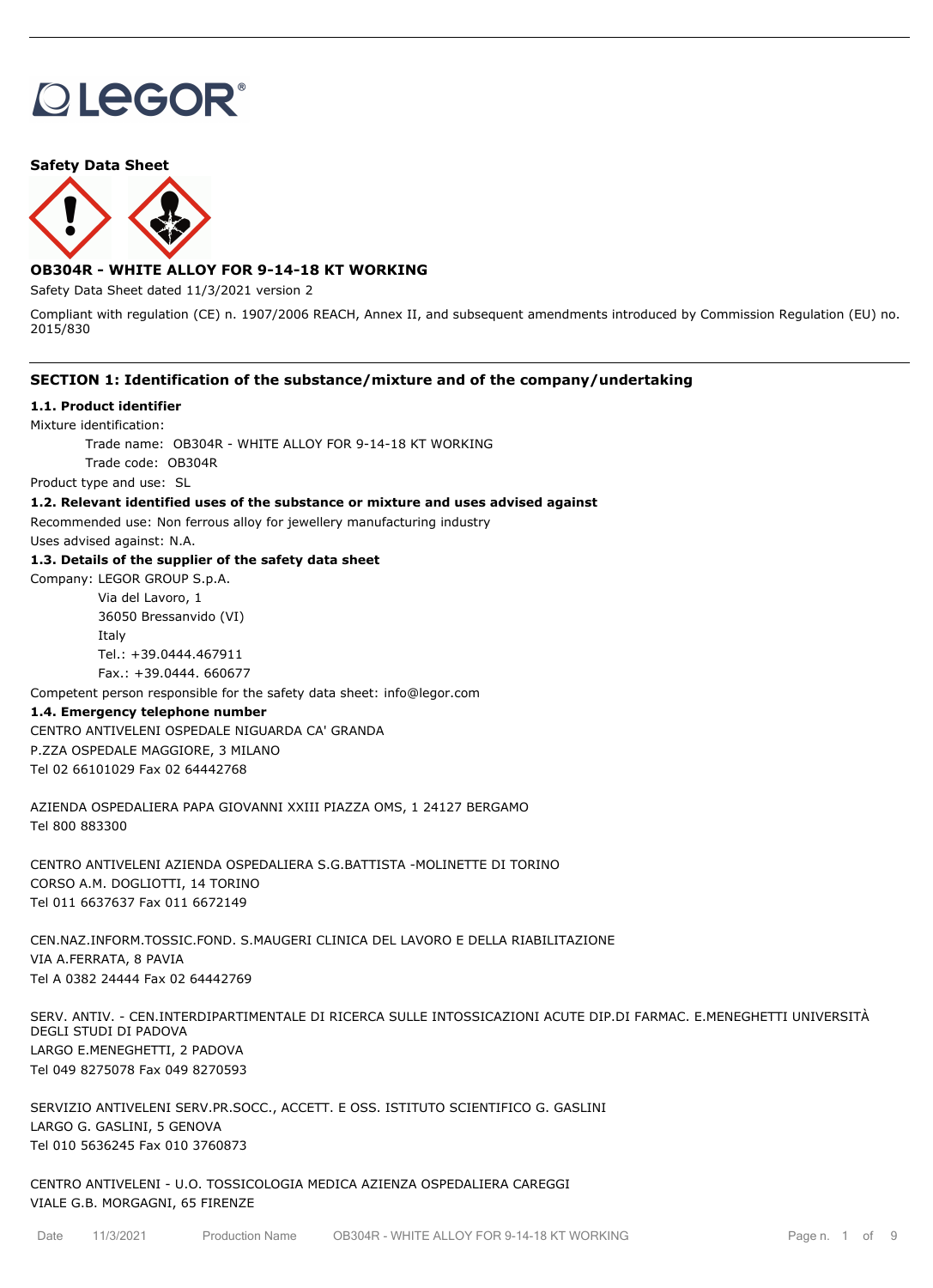CENTRO ANTIVELENI POLICLINICO A.GEMELLI - UNIVERSITA' CATTOLICA DEL SACRO CUORE LARGO F.VITO, 1 ROMA Tel 06 3054343 Fax 06 3051343

CENTRO ANTIVELENI - ISTITUTO DI ANESTESIOLOGIA E RIANIMAZIONE UNIVERSITÀ DEGLI STUDI DI ROMA LA SAPIENZA VIALE DEL POLICLINICO, 155 ROMA Tel 06 49970698 Fax 06 4461967

AZ. OSP. UNIV. FOGGIA V.LE LUIGI PINTO, 1 71122 FOGGIA Tel 0881 732326

CENTRO ANTIVELENI AZIENDA OSPEDALIERA A. CARDARELLI VIA CARDARELLI, 9 NAPOLI Tel 081 7472870 Fax 081 7472880

# **SECTION 2: Hazards identification**



# **2.1. Classification of the substance or mixture**

#### **Regulation (EC) n. 1272/2008 (CLP)**

| Skin Sens. 1                                                     | May cause an allergic skin reaction.                            |  |  |
|------------------------------------------------------------------|-----------------------------------------------------------------|--|--|
| Carc. 2                                                          | Suspected of causing cancer.                                    |  |  |
| STOT RE 1                                                        | Causes damage to organs through prolonged or repeated exposure. |  |  |
| Adverse physicochemical, human health and environmental effects: |                                                                 |  |  |

No other hazards

## **2.2. Label elements**

**Regulation (EC) No 1272/2008 (CLP):**

**Pictograms and Signal Words**



#### **Hazard statements**

| H317     | May cause an allergic skin reaction. |
|----------|--------------------------------------|
| H351     | Suspected of causing cancer.         |
| $\cdots$ |                                      |

H372 Causes damage to organs through prolonged or repeated exposure .

# **Precautionary statements**

| P201<br>Obtain special instructions before use.                                                       |  |
|-------------------------------------------------------------------------------------------------------|--|
| P202<br>Do not handle until all safety precautions have been read and understood.                     |  |
| P261<br>Avoid breathing dust/fume/gas/mist/vapours/spray.                                             |  |
| P280<br>Wear protective gloves/protective clothing/eye protection/face protection/hearing protection/ |  |
| P308+P313<br>IF exposed or concerned: Get medical advice/attention.                                   |  |
| P314<br>Get medical advice/attention if you feel unwell.                                              |  |

# **Special Provisions:**

| PACK1             | The packing must be featured by a safety lock for children.           |
|-------------------|-----------------------------------------------------------------------|
| PACK <sub>2</sub> | The packing must have tactive indications of danger for blind people. |

# **Contains**

Nickel

**Special provisions according to Annex XVII of REACH and subsequent amendments:**

None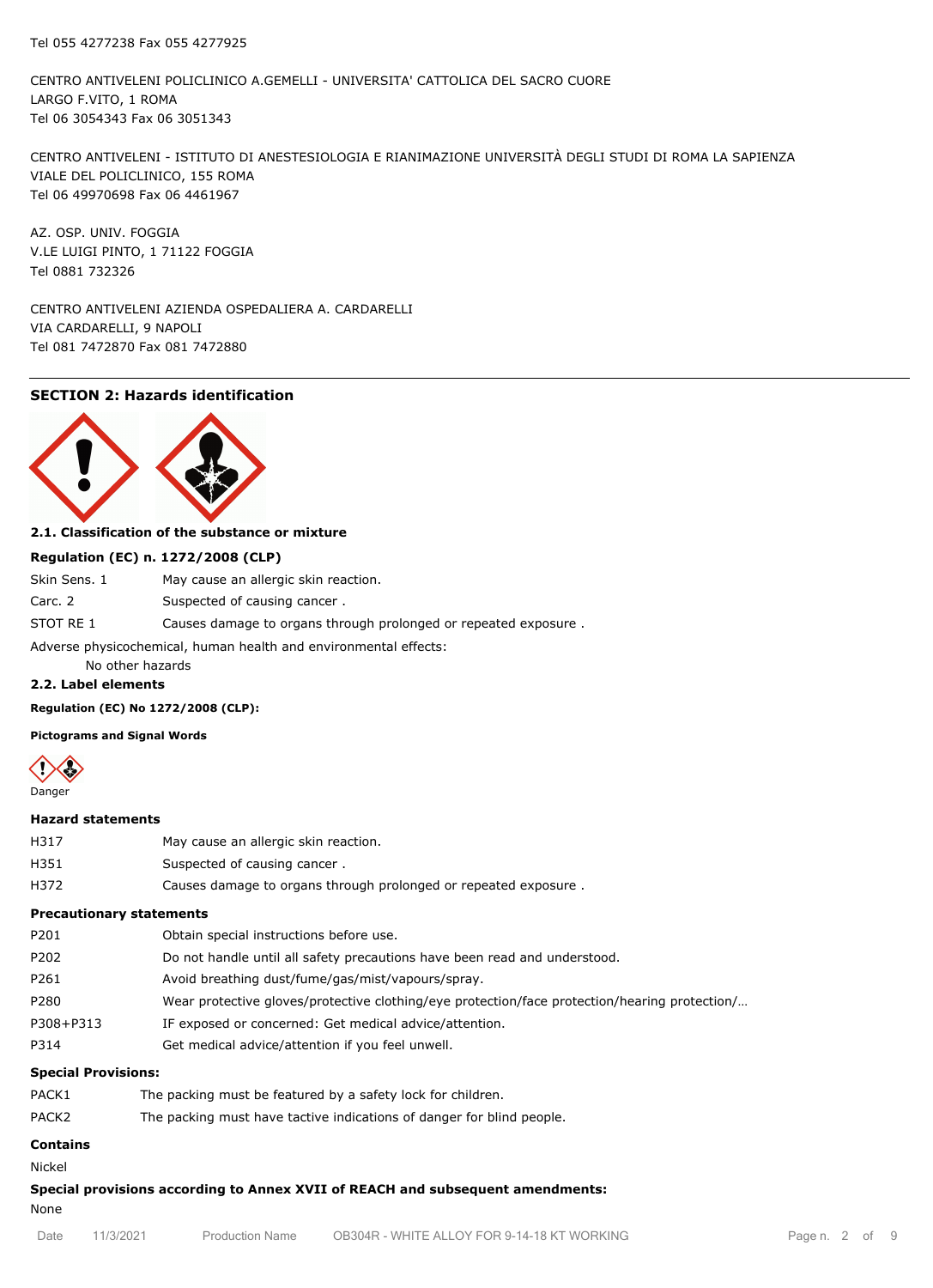#### **2.3. Other hazards**

No PBT Ingredients are present

Other Hazards: No other hazards

# **SECTION 3: Composition/information on ingredients**

#### **3.1. Substances**

N.A.

# **3.2. Mixtures**

Mixture identification: OB304R - WHITE ALLOY FOR 9-14-18 KT WORKING

| Hazardous components within the meaning of the CLP regulation and related classification: |             |                                                            |                                                                      |                            |  |
|-------------------------------------------------------------------------------------------|-------------|------------------------------------------------------------|----------------------------------------------------------------------|----------------------------|--|
| Qty                                                                                       | <b>Name</b> | Ident. Numb.                                               | <b>Classification</b>                                                | <b>Registration Number</b> |  |
| 50-75 %                                                                                   | Copper      | CAS: 7440-50-8<br>EC:231-159-6<br>Index:029-024-<br>$00-X$ | Substance with a Union workplace<br>exposure limit.                  |                            |  |
| $15 - 25 \%$                                                                              | Nickel      | EC:231-111-4<br>Index:028-002-<br>$00 - 7$                 | CAS: 7440-02-0 Skin Sens. 1, H317; Carc. 2,<br>H351; STOT RE 1, H372 |                            |  |

## **SECTION 4: First aid measures**

#### **4.1. Description of first aid measures**

In case of skin contact:

Immediately take off all contaminated clothing.

Areas of the body that have - or are only even suspected of having - come into contact with the product must be rinsed immediately with plenty of running water and possibly with soap.

Wash thoroughly the body (shower or bath).

Remove contaminated clothing immediatley and dispose off safely.

In case of eyes contact:

Wash immediately with water.

In case of Ingestion:

Do not induce vomiting, get medical attention showing the SDS and label hazardous.

In case of Inhalation:

Remove casualty to fresh air and keep warm and at rest.

# **4.2. Most important symptoms and effects, both acute and delayed**

N.A.

# **4.3. Indication of any immediate medical attention and special treatment needed**

In case of accident or unwellness, seek medical advice immediately (show directions for use or safety data sheet if possible).

# **SECTION 5: Firefighting measures**

## **5.1. Extinguishing media**

Suitable extinguishing media:

Water.

Carbon dioxide (CO2).

Extinguishing media which must not be used for safety reasons:

None in particular.

# **5.2. Special hazards arising from the substance or mixture**

Do not inhale explosion and combustion gases.

Burning produces heavy smoke.

# **5.3. Advice for firefighters**

Use suitable breathing apparatus .

Collect contaminated fire extinguishing water separately. This must not be discharged into drains. Move undamaged containers from immediate hazard area if it can be done safely.

# **SECTION 6: Accidental release measures**

# **6.1. Personal precautions, protective equipment and emergency procedures**

Wear personal protection equipment.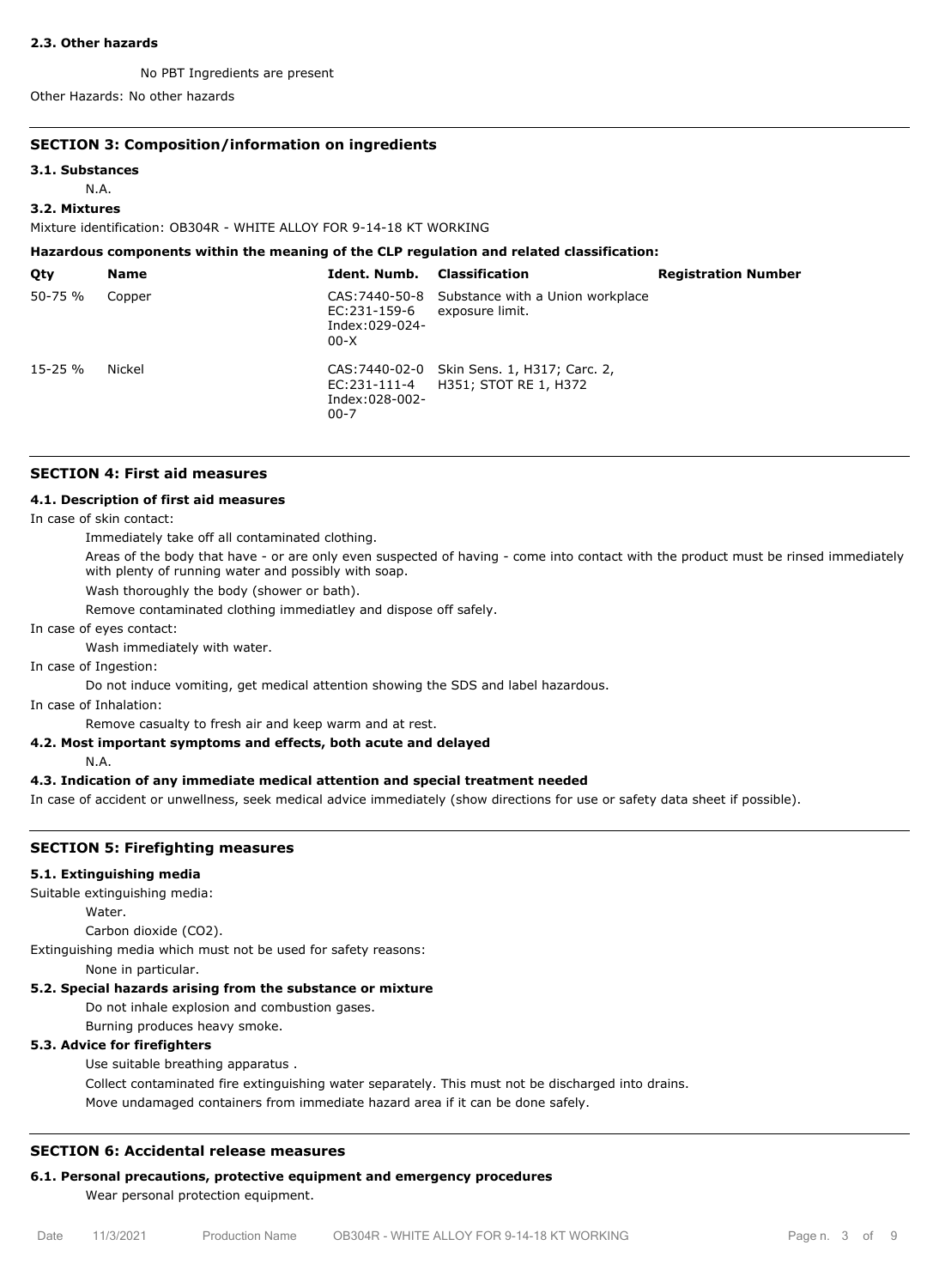Remove persons to safety.

See protective measures under point 7 and 8.

#### **6.2. Environmental precautions**

Do not allow to enter into soil/subsoil. Do not allow to enter into surface water or drains.

Retain contaminated washing water and dispose it.

In case of gas escape or of entry into waterways, soil or drains, inform the responsible authorities.

Suitable material for taking up: absorbing material, organic, sand

## **6.3. Methods and material for containment and cleaning up**

Suitable material for taking up: absorbing material, organic, sand

# Wash with plenty of water.

# **6.4. Reference to other sections**

See also section 8 and 13

#### **SECTION 7: Handling and storage**

# **7.1. Precautions for safe handling**

Avoid contact with skin and eyes, inhaltion of vapours and mists.

Exercise the greatest care when handling or opening the container.

Don't use empty container before they have been cleaned.

Before making transfer operations, assure that there aren't any incompatible material residuals in the containers.

Contamined clothing should be changed before entering eating areas.

Do not eat or drink while working.

See also section 8 for recommended protective equipment.

#### **7.2. Conditions for safe storage, including any incompatibilities**

Incompatible materials:

None in particular.

Instructions as regards storage premises:

Adequately ventilated premises.

#### **7.3. Specific end use(s)**

Recommendation(s)

None in particular

Industrial sector specific solutions:

None in particular

# **SECTION 8: Exposure controls/personal protection**

#### **8.1. Control parameters**

#### **Community Occupational Exposure Limits (OEL)**

| Component | <b>OEL</b><br><b>Type</b> | Country        | <b>Ceiling</b> | Long Term Long Term Short<br>mg/m3 | ppm | Term<br>mg/m3 | Short<br>Term ppm | <b>Behaviour Notes</b> |                                                                                 |
|-----------|---------------------------|----------------|----------------|------------------------------------|-----|---------------|-------------------|------------------------|---------------------------------------------------------------------------------|
| Copper    | ACGIH                     | <b>NNN</b>     |                | 0,2                                |     |               |                   |                        | Fume, as Cu. Irr, GI,<br>metal fume fever                                       |
|           | ACGIH                     | <b>NNN</b>     |                | 1                                  |     |               |                   |                        | Dusts and mists, as<br>Cu. Irr, GI, metal<br>fume fever                         |
| Nickel    | AL                        | NATION FINLAND |                | 0,01                               |     |               |                   |                        | (1) Respirable fraction<br>$(2)$ 15 minutes<br>average value                    |
|           | ACGIH                     | <b>NNN</b>     |                | 1,5                                |     |               |                   |                        | Elemental. (I), A5 -<br>Dermatitis,<br>pneumoconiosis                           |
|           | ACGIH                     | <b>NNN</b>     |                | 0,1                                |     |               |                   |                        | Soluble inorganic<br>compounds (NOS).<br>$(I)$ , A4 - Lung dam,<br>nasal cancer |
|           | ACGIH                     | <b>NNN</b>     |                | 0,2                                |     |               |                   |                        | Insoluble inorganic<br>compounds (NOS).<br>$(I)$ , A1 - Lung cancer             |

#### **Derived No Effect Level (DNEL) values**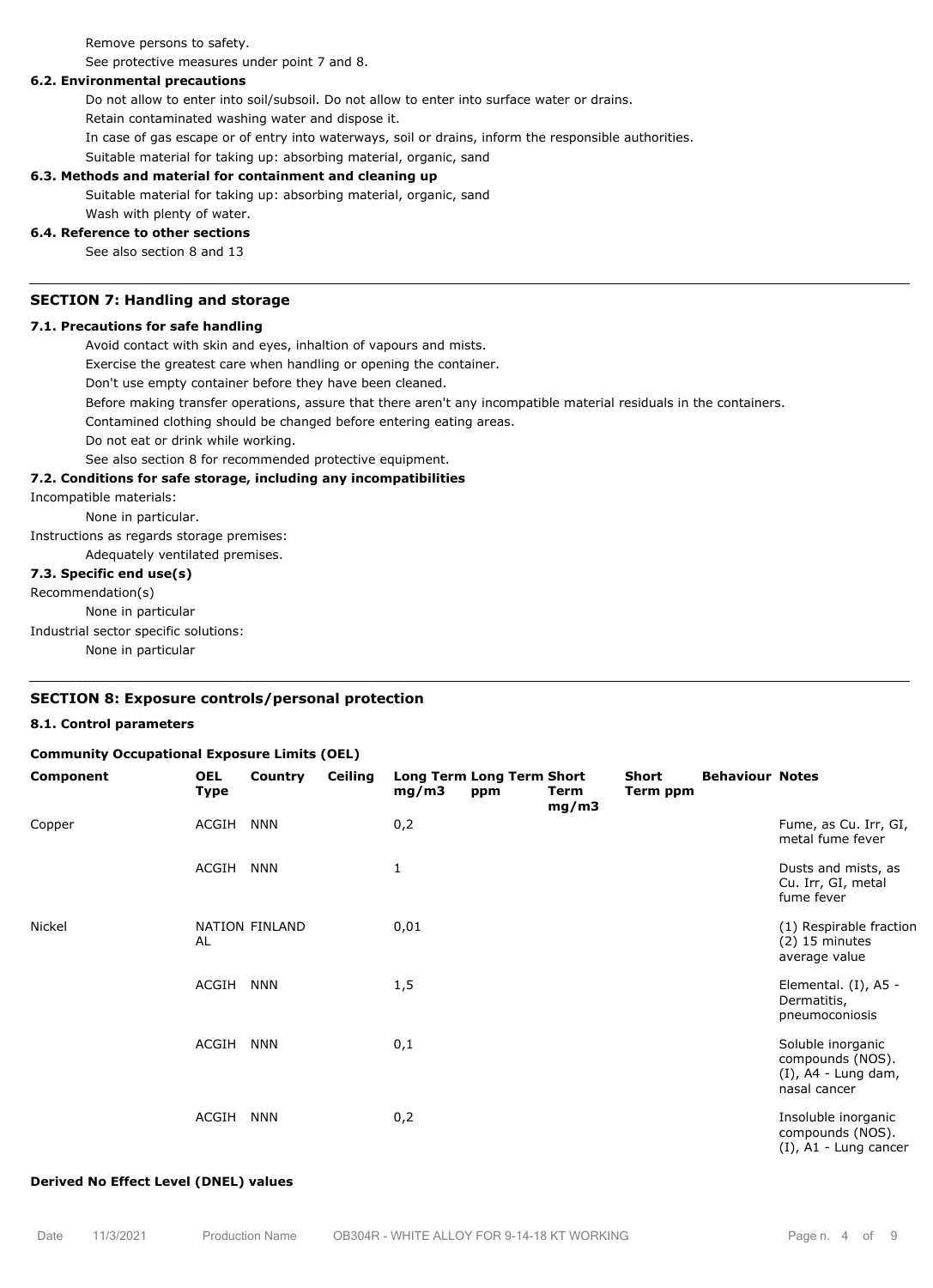| Component | CAS-No.         | <b>Worker Worker Consu</b><br><b>Industr Profess mer</b><br>ional<br>y | Route                      | <b>Exposure</b> Exposure Frequency Remark |
|-----------|-----------------|------------------------------------------------------------------------|----------------------------|-------------------------------------------|
| Copper    | 7440-50-8 0,041 | mg/kg                                                                  | <b>Human</b><br>Dermal     | Long Term, systemic<br>effects            |
|           |                 | 0.041<br>mg/kg                                                         | <b>Human</b><br>Inhalation | Long Term, systemic<br>effects            |
|           |                 | 0,082<br>mg/kg                                                         | <b>Human</b><br>Dermal     | Short Term, systemic<br>effects           |
|           |                 | 0,082<br>mg/kg                                                         | <b>Human</b><br>Inhalation | Short Term, systemic<br>effects           |

#### **8.2. Exposure controls**

Eye protection:

Use close fitting safety goggles, don't use eye lens.

Protection for skin:

Use clothing that provides comprehensive protection to the skin, e.g. cotton, rubber, PVC or viton. Protection for hands:

Use protective gloves that provides comprehensive protection, e.g. P.V.C., neoprene or rubber. Respiratory protection:

N.A.

Thermal Hazards:

N.A.

Environmental exposure controls:

N.A.

Hygienic and Technical measures

N.A.

# **SECTION 9: Physical and chemical properties**

#### **9.1. Information on basic physical and chemical properties**

**Physical State** Solid **Appearance and colour:** White-grey grained alloy **Odour:** Odourless **Odour threshold:** N.A. **pH:** N.A. **Melting point / freezing point:** 1100 °C (2012 °F) **Initial boiling point and boiling range:** N.A. **Flash point:** > 93°C **Evaporation rate:** N.A. **Upper/lower flammability or explosive limits:** N.A. **Vapour density:** N.A. **Vapour pressure:** N.A. **Relative density:** N.A. **Solubility in water:** Unsoluble in water **Solubility in oil:** Unsoluble in organic solvents **Partition coefficient (n-octanol/water):** N.A. **Auto-ignition temperature:** N.A. **Decomposition temperature:** N.A. **Viscosity:** N.A. **Explosive properties:** N.A. **Oxidizing properties:** N.A. **Solid/gas flammability:** N.A. **9.2. Other information VOC** N.A. **Substance Groups relevant properties** N.A. **Miscibility:** N.A. **Conductivity:** N.A.

# **SECTION 10: Stability and reactivity**

**10.1. Reactivity**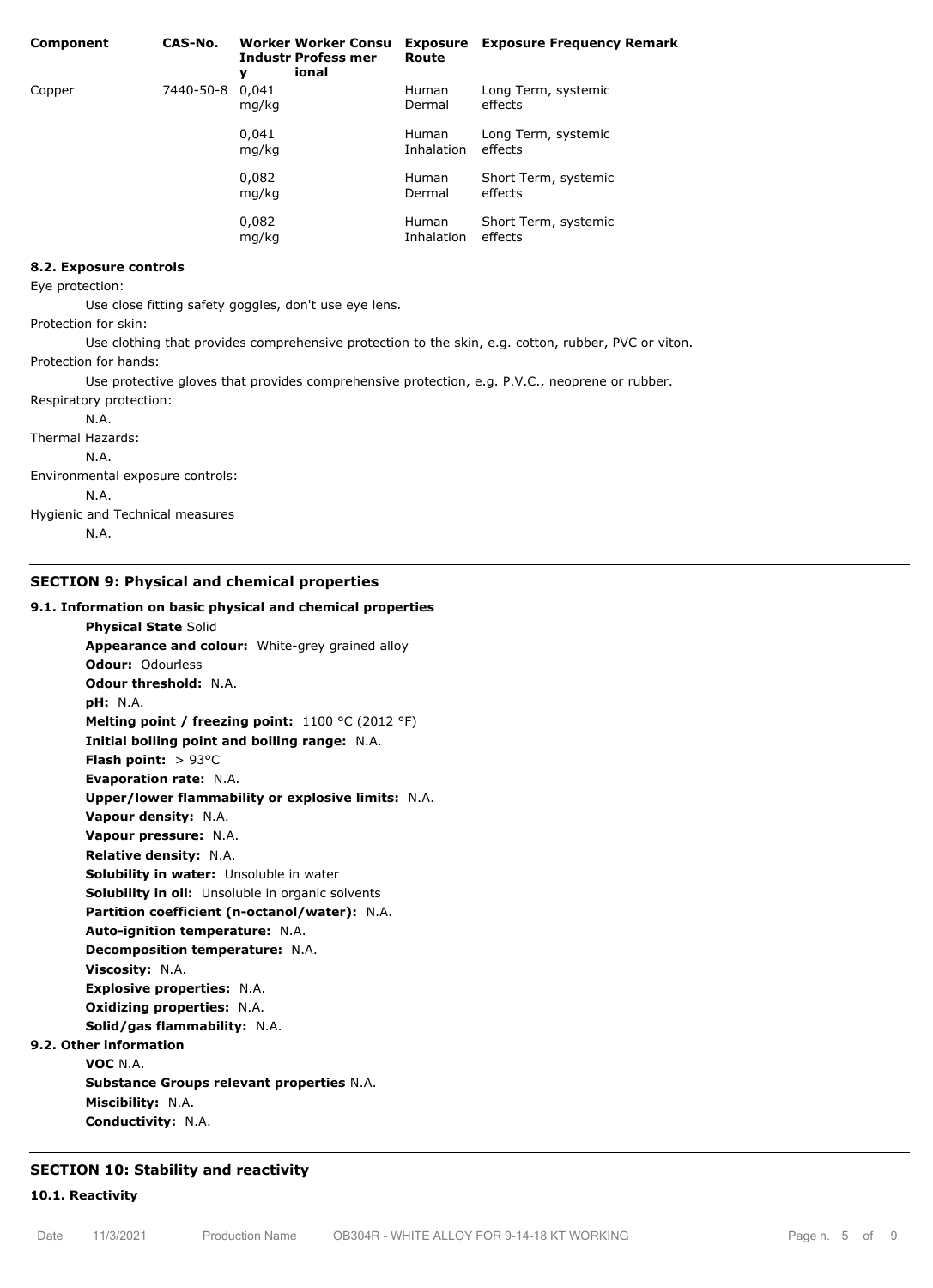Stable under normal conditions

# **10.2. Chemical stability**

Data not Available.

# **10.3. Possibility of hazardous reactions**

None.

#### **10.4. Conditions to avoid**

Stable under normal conditions.

## **10.5. Incompatible materials**

None in particular.

#### **10.6. Hazardous decomposition products**

None.

# **SECTION 11: Toxicological information**

# **11.1. Information on toxicological effects**

# **Toxicological Information of the Preparation**

| a) acute toxicity                    | Not classified                                                   |
|--------------------------------------|------------------------------------------------------------------|
|                                      | Based on available data, the classification criteria are not met |
| b) skin corrosion/irritation         | Not classified                                                   |
|                                      | Based on available data, the classification criteria are not met |
| c) serious eye damage/irritation     | Not classified                                                   |
|                                      | Based on available data, the classification criteria are not met |
| d) respiratory or skin sensitisation | The product is classified: Skin Sens. 1(H317)                    |
| e) germ cell mutagenicity            | Not classified                                                   |
|                                      | Based on available data, the classification criteria are not met |
| f) carcinogenicity                   | The product is classified: Carc. 2(H351)                         |
| q) reproductive toxicity             | Not classified                                                   |
|                                      | Based on available data, the classification criteria are not met |
| h) STOT-single exposure              | Not classified                                                   |
|                                      | Based on available data, the classification criteria are not met |
| i) STOT-repeated exposure            | The product is classified: STOT RE 1(H372)                       |
| j) aspiration hazard                 | Not classified                                                   |
|                                      | Based on available data, the classification criteria are not met |

## **SECTION 12: Ecological information**

# **12.1. Toxicity**

Adopt good working practices, so that the product is not released into the environment. Eco-Toxicological Information:

# **List of Eco-Toxicological properties of the product**

Not classified for environmental hazards.

No data available for the product

# **12.2. Persistence and degradability**

N.A.

# **12.3. Bioaccumulative potential**

N.A.

**12.4. Mobility in soil**

N.A.

# **12.5. Results of PBT and vPvB assessment**

No PBT Ingredients are present

# **12.6. Other adverse effects**

N.A.

# **SECTION 13: Disposal considerations**

# **13.1. Waste treatment methods**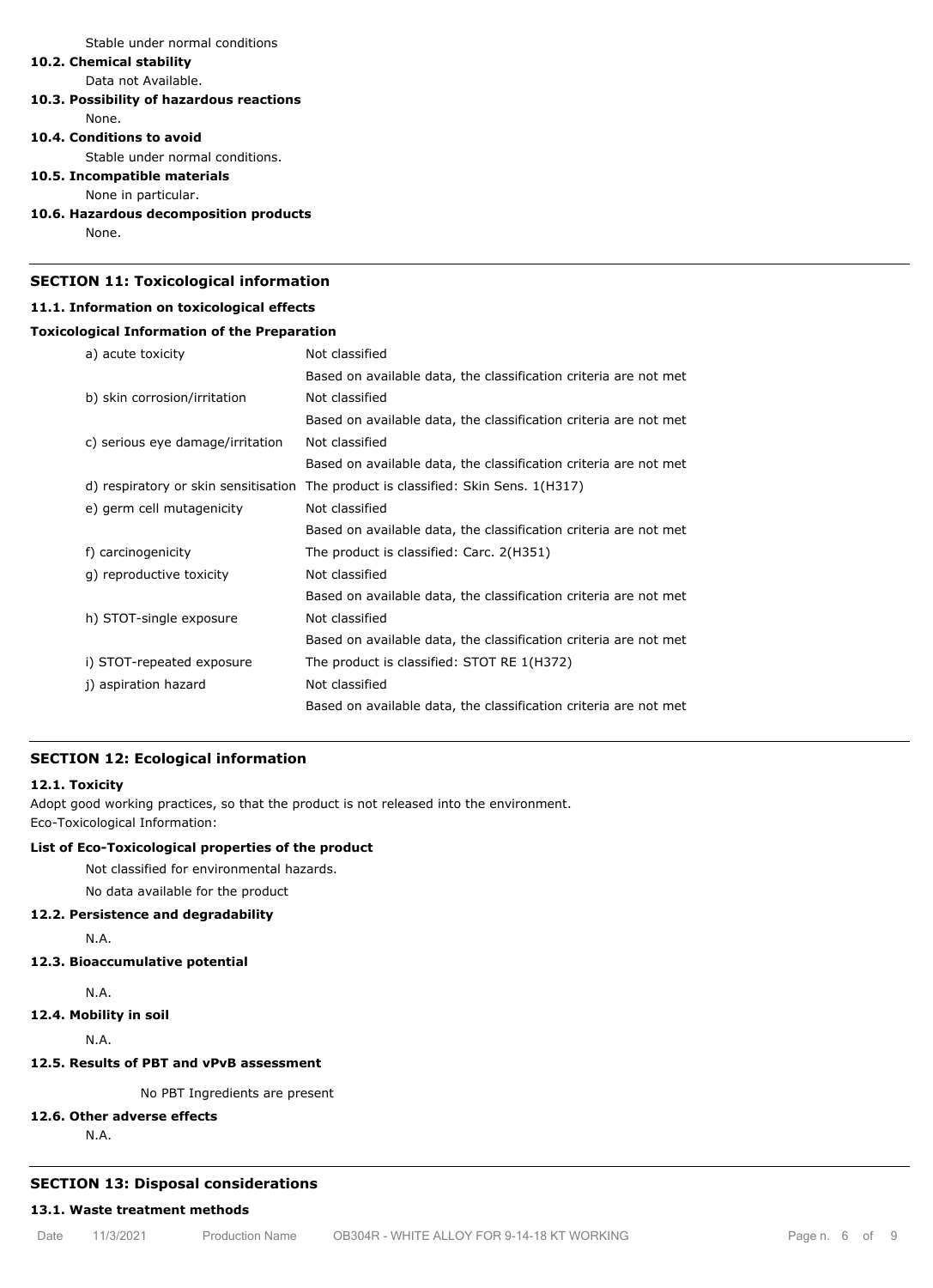Recover, if possible. Send to authorised disposal plants or for incineration under controlled conditions. In so doing, comply with the local and national regulations currently in force.

#### **SECTION 14: Transport information**

Not classified as dangerous in the meaning of transport regulations.

```
14.1. UN number
       N.A.
14.2. UN proper shipping name
       N.A.
14.3. Transport hazard class(es)
```
ADR-Class: NA N.A.

# **14.4. Packing group**

N.A.

#### **14.5. Environmental hazards**

N.A.

# **14.6. Special precautions for user**

N.A.

```
Road and Rail ( ADR-RID ) :
```
N.A.

Air ( IATA ) :

Sea ( IMDG ) :

N.A.

## **14.7. Transport in bulk according to Annex II of MARPOL and the IBC Code**

N.A.

# **SECTION 15: Regulatory information**

## **15.1. Safety, health and environmental regulations/legislation specific for the substance or mixture**

```
Dir. 98/24/EC (Risks related to chemical agents at work)
Dir. 2000/39/EC (Occupational exposure limit values)
Regulation (EC) n. 1907/2006 (REACH)
Regulation (EC) n. 1272/2008 (CLP)
Regulation (EC) n. 790/2009 (ATP 1 CLP) and (EU) n. 758/2013
Regulation (EU) n. 286/2011 (ATP 2 CLP)
Regulation (EU) n. 618/2012 (ATP 3 CLP)
Regulation (EU) n. 487/2013 (ATP 4 CLP)
Regulation (EU) n. 944/2013 (ATP 5 CLP)
Regulation (EU) n. 605/2014 (ATP 6 CLP)
Regulation (EU) n. 2015/1221 (ATP 7 CLP)
Regulation (EU) n. 2016/918 (ATP 8 CLP)
Regulation (EU) n. 2016/1179 (ATP 9 CLP)
Regulation (EU) n. 2017/776 (ATP 10 CLP)
Regulation (EU) n. 2018/669 (ATP 11 CLP)
Regulation (EU) n. 2018/1480 (ATP 13 CLP)
Regulation (EU) n. 2019/521 (ATP 12 CLP)
Regulation (EU) 2015/830
Restrictions related to the product or the substances contained according to Annex XVII Regulation (EC) 1907/2006 (REACH) and
subsequent modifications:
        Restrictions related to the product: None
        Restrictions related to the substances contained: None
```
Provisions related to directive EU 2012/18 (Seveso III):

# N.A.

# **Regulation (EU) No 649/2012 (PIC regulation)**

No substances listed

German Water Hazard Class.

Class 3: extremely hazardous.

SVHC Substances:

No data available

#### **15.2. Chemical safety assessment**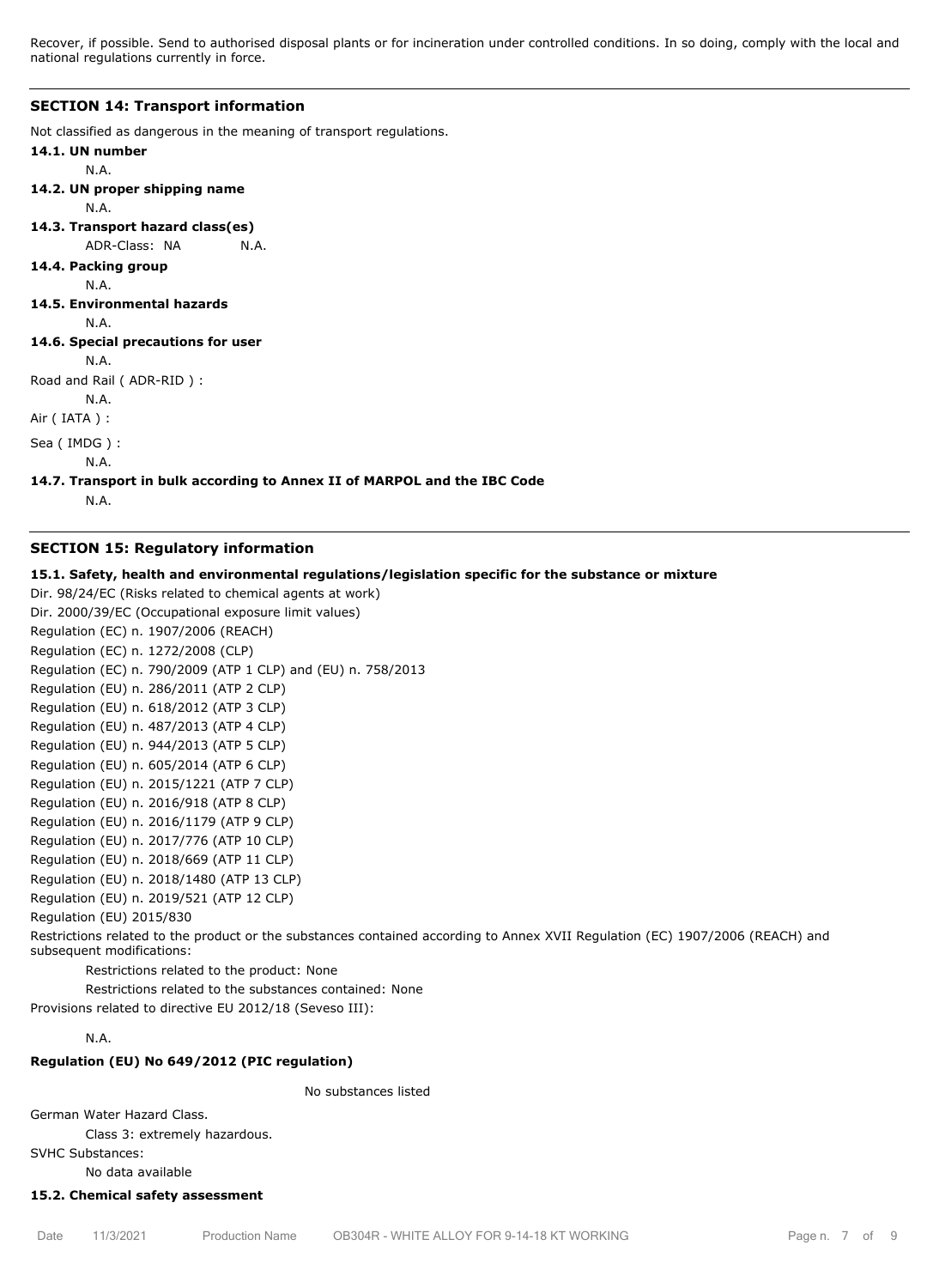# **SECTION 16: Other information**

| Code    | <b>Description</b>                                              |                                |  |  |
|---------|-----------------------------------------------------------------|--------------------------------|--|--|
| H317    | May cause an allergic skin reaction.                            |                                |  |  |
| H351    | Suspected of causing cancer.                                    |                                |  |  |
| H372    | Causes damage to organs through prolonged or repeated exposure. |                                |  |  |
|         |                                                                 |                                |  |  |
| Code    | Hazard class and hazard category                                | <b>Description</b>             |  |  |
| 3.4.2/1 | Skin Sens, 1                                                    | Skin Sensitisation, Category 1 |  |  |
| 3.6/2   | Carc. 2                                                         | Carcinogenicity, Category 2    |  |  |

**Classification and procedure used to derive the classification for mixtures according to Regulation (EC) 1272/2008 [CLP]:**

| <b>Classification according to Regulation Classification procedure</b><br>(EC) Nr. 1272/2008 |                    |
|----------------------------------------------------------------------------------------------|--------------------|
| 3.4.2/1                                                                                      | Calculation method |
| 3.6/2                                                                                        | Calculation method |
| 3.9/1                                                                                        | Calculation method |

This document was prepared by a competent person who has received appropriate training. Main bibliographic sources:

ECDIN - Environmental Chemicals Data and Information Network - Joint Research Centre, Commission of the European Communities

SAX's DANGEROUS PROPERTIES OF INDUSTRIAL MATERIALS - Eight Edition - Van Nostrand Reinold

The information contained herein is based on our state of knowledge at the above-specified date. It refers solely to the product indicated and constitutes no guarantee of particular quality.

It is the duty of the user to ensure that this information is appropriate and complete with respect to the specific use intended. This MSDS cancels and replaces any preceding release.

Legend to abbreviations and acronyms used in the safety data sheet:

ACGIH: American Conference of Governmental Industrial Hygienists

ADR: European Agreement concerning the International Carriage of Dangerous Goods by Road.

AND: European Agreement concerning the International Carriage of Dangerous Goods by Inland Waterways

ATE: Acute Toxicity Estimate

ATEmix: Acute toxicity Estimate (Mixtures)

BCF: Biological Concentration Factor

BEI: Biological Exposure Index

BOD: Biochemical Oxygen Demand

CAS: Chemical Abstracts Service (division of the American Chemical Society).

CAV: Poison Center

CE: European Community

CLP: Classification, Labeling, Packaging.

CMR: Carcinogenic, Mutagenic and Reprotoxic

COD: Chemical Oxygen Demand

COV: Volatile Organic Compound

CSA: Chemical Safety Assessment

CSR: Chemical Safety Report

DMEL: Derived Minimal Effect Level

DNEL: Derived No Effect Level.

DPD: Dangerous Preparations Directive

DSD: Dangerous Substances Directive

EC50: Half Maximal Effective Concentration

ECHA: European Chemicals Agency

EINECS: European Inventory of Existing Commercial Chemical Substances.

ES: Exposure Scenario

GefStoffVO: Ordinance on Hazardous Substances, Germany.

GHS: Globally Harmonized System of Classification and Labeling of Chemicals.

IARC: International Agency for Research on Cancer

IATA: International Air Transport Association.

IATA-DGR: Dangerous Goods Regulation by the "International Air Transport Association" (IATA). IC50: half maximal inhibitory concentration